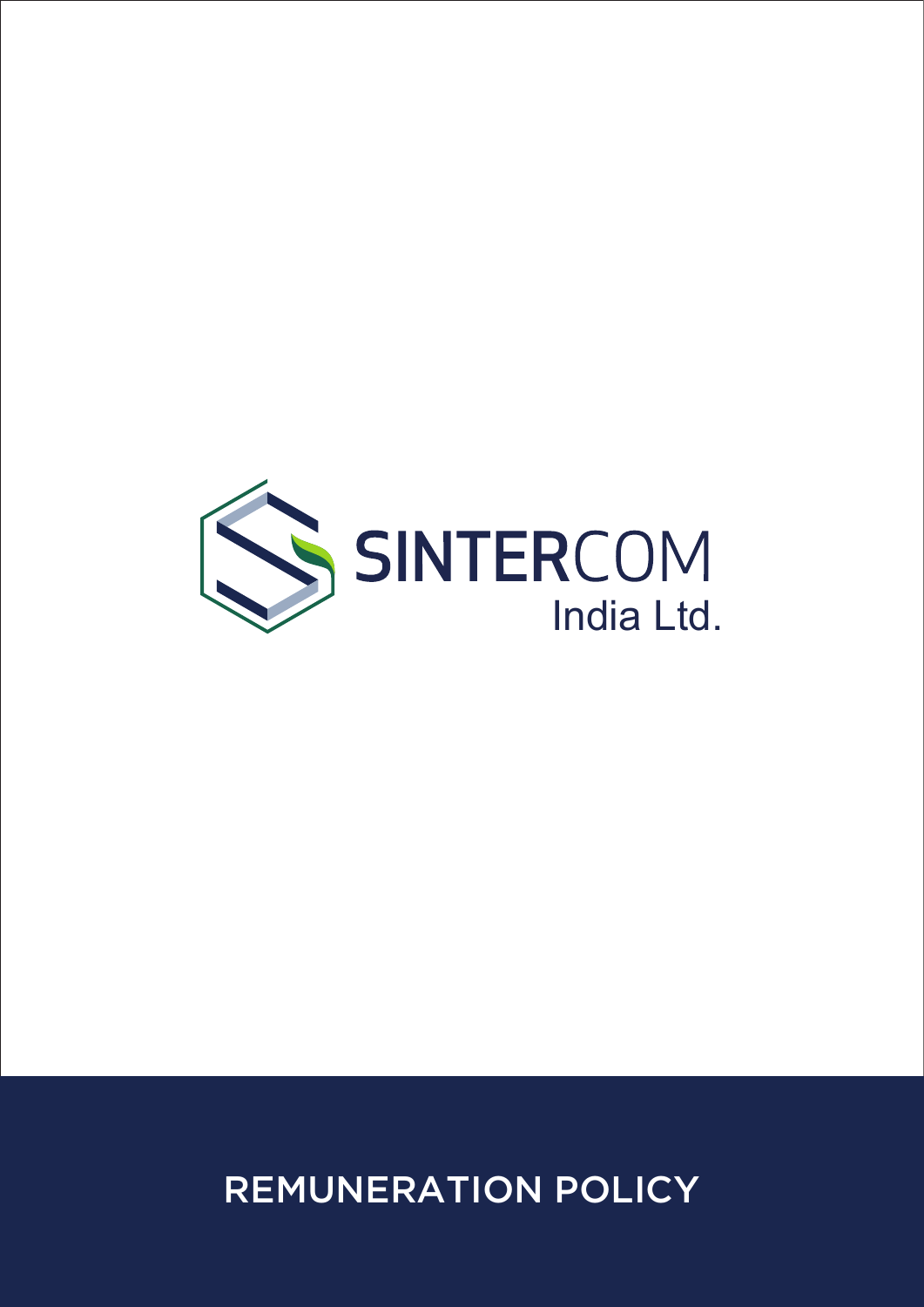#### BACKGROUND

As per Section 178 of the Companies Act, 2013 and Clause 49 IV of the of the listing Agreement every listed Company is required to Constitute a Nomination and Remuneration Committee comprising of atleast three directors all of whom shall be non-executive directors and atleast half shall be Independent and the Chairman of the Nomination and Remuneration Committee shall be an Independent Director. The said Nomination and Remuneration Committee shall set a policy to formulate criteria for determining qualifications, positive attributes and independence of a director and recommend to the Board a policy, relating to the remuneration of the directors, key managerial personnel and other employees, criteria for evaluation of Independent Directors and the Board and policy for Board diversity.

#### QUALIFICATIONS FOR APPOINTMENT OF DIRECTORS

Subject of the Companies Act, 2013 and all other applicable laws the Company while appointing its Directors shall consider the following:

- The person to be appointed as Director shall be qualified to be appointed as directors.
- The person to be appointed as Director should be a Person of eminence, standing and knowledge with significant achievements in business, professions and/or public service.
- The person to be appointed as Director of the Company should possess requisite business literacy/skill.
- The person to be appointed as Director should possess the requisite qualifications to perform his role and to meet the objectives of the Company.
- The person to be appointed as Director should be able to adapt to changes in their industry and quickly make adjustments to operations if need be.
- The person to be appointed as Director should be open to learning.
- The person to be appointed as Director should possess requisite communication skills to execute his task as Director.
- The person to be appointed as Director should possess effective leadership qualities.
- The person to be appointed as Director should possess strong ethics and kindness to treat people with respect.

#### Additional requirements for Independent Directors:

- In the opinion of the Board, is a person of integrity and possesses relevant expertise and experience;
- is or was not a promoter of the company or its holding, subsidiary or associate company;
- is not related to promoters or directors in the company, its holding, subsidiary or associate company;
- apart from receiving director's remuneration, he should not have any material pecuniary relationship with the company, its holding, subsidiary or associate company, or their promoters, or directors, during the two immediately preceding financial years or during the current financial year;
- none of his relatives shall have any pecuniary relationship or transaction with the company, its holding, subsidiary or associate company, or their promoters, or directors, amounting to two per cent. or more of its gross turnover or total income or fifty lakh rupees or such higher amount as may be prescribed, whichever is lower, during the two immediately preceding financial years or during the current financial year; neither he nor his relative shall hold the position of a key managerial personnel or is or has been employee of the company or its holding, subsidiary or associate company in any of the three financial years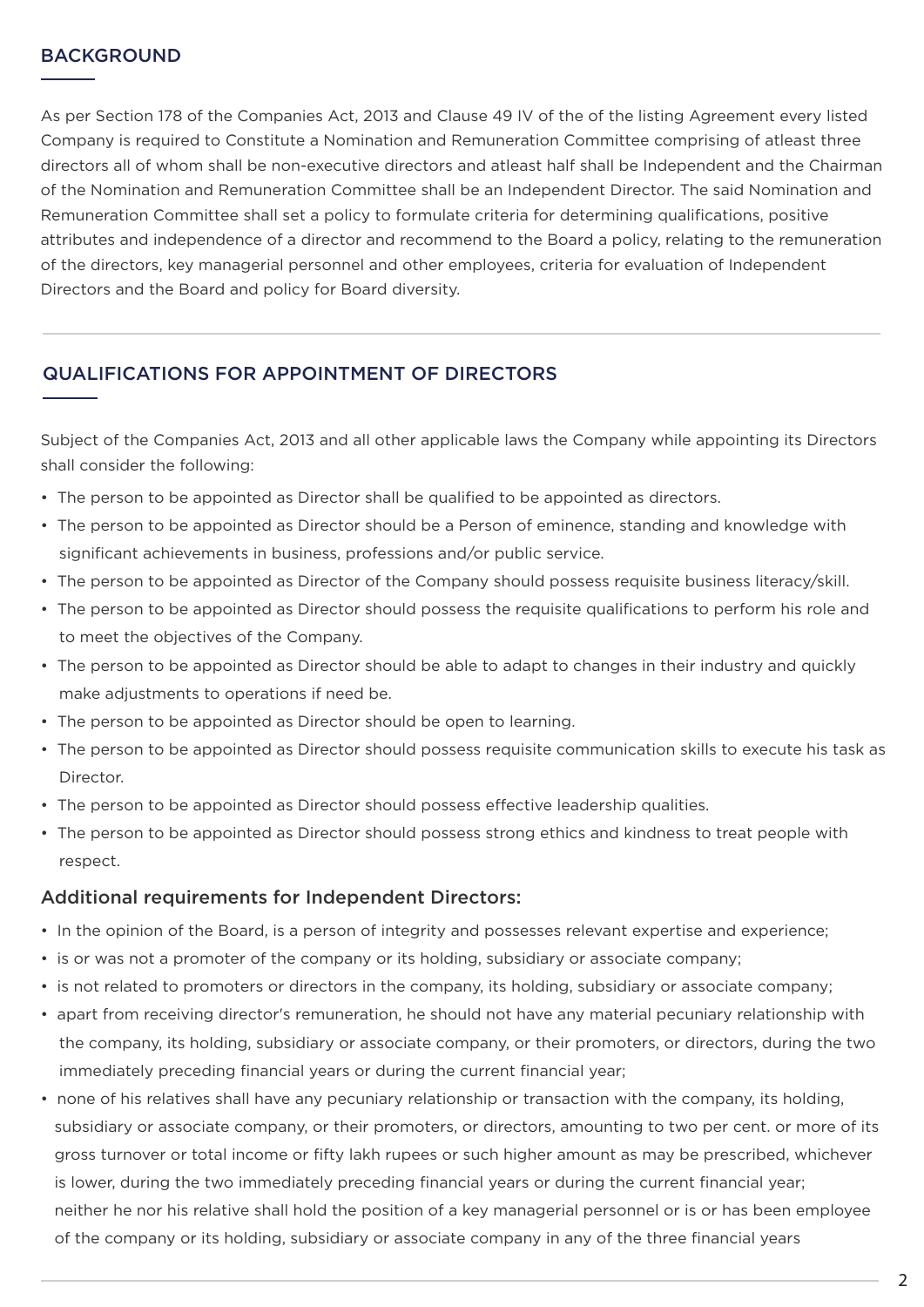in which he is proposed to be appointed.

- he along with his relatives should not hold two per cent or more of the total voting power of the company.
- neither he nor his relative should be a Chief Executive or director, by whatever name called, of any non-profit organization that receives twenty-five per cent or more of its receipts from the company, any of its promoters, directors or its holding, subsidiary or associate company or that holds two per cent or more of the total voting power of the company
- neither he nor his relative should be a material supplier, service provider or customer or a lessor or lessee of the company.

#### POSITIVE ATTRIBUTES OF DIRECTORST

- Directors are to demonstrate integrity, credibility, trustworthiness, ability to handle conflict constructively, and the willingness to address issues proactively.
- Actively update their knowledge and skills with the latest developments in the industry, market conditions and applicable legal provisions.
- Willingness to devote sufficient time and attention to the Company's business and discharge their responsibilities.
- To assist in bringing independent judgment to bear on the Board's deliberations especially on issues of strategy, performance, risk management, resources, key appointments and standards of conduct.
- Ability to develop a good working relationship with other Board members and contribute to the Board's working relationship with the senior management of the Company.
- To act within their authority, assist in protecting the legitimate interests of the Company, its shareholders and employees.

#### CRITERIA FOR APPOINTMENT OF KMP/SENIOR MANAGEMENT

- Should possess the required qualifications, experience, skills & expertise to effectively discharge their duties and responsibilities.
- Should practice and encourage professionalism and transparent working environment.
- Should build teams and carry the team members along for achieving the goals/objectives and corporate mission.
- Should adhere strictly to code of conduct laid down by the Company.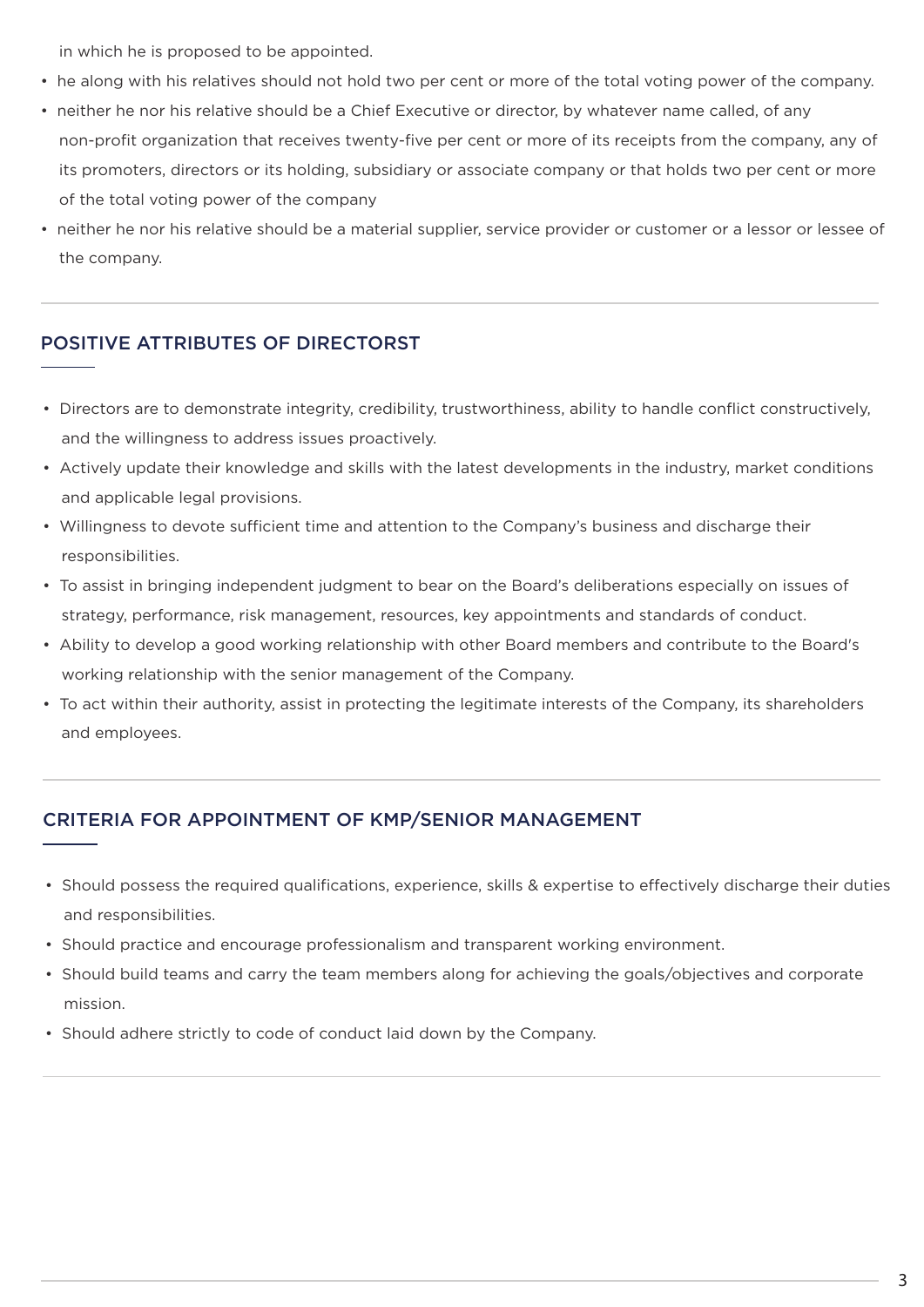- Do the Independent directors show willingness to spend time and effort learning about the company and its business?
- Do the Independent directors willing to participate in events outside board meetings such as site visits?
- What has been the quality and value of Independent director's contributions at board meetings?
- What has been their contribution to the development of (i) Strategy and (ii) risk management?
- How successfully the Independent directors brought their knowledge and experience to bear in the consideration of strategy?
- How effectively the Independent directors probe to test assumptions?
- Where necessary, how resolute are they in holding to their views and resisting pressure from others?
- How effectively have they followed up matters about which they have expressed concern?
- How good are their relationship with other board members, the company secretary and senior management?
- How actively and successfully do they refresh their knowledge and skill?
- Are they up-to-date with the latest developments in areas such as the corporate governance framework and financial reporting and in the industry and market conditions?
- How well do they communicate with other board members, senior management and others?
- Can they present their views convincingly, yet diplomatically?
- Do they listen to the views of others?

#### BOARD OF DIRECTORS

- How well has the board performed against any objective that was set?
- What has been the contribution of the board to the development strategy?
- What has been the contribution of the board to ensuring robust and effective risk management?
- Is the composition of the board and its committees appropriate?
- Do these have the right balance of knowledge and skills to maximize performance?
- Are relationships inside and outside the board working effectively?
- How has the board responded to any problems or crises that arose?
- Could / should these have been foreseen?
- Are the matters specifically reserved for the board the right ones?
- How well does the board communicate with the management team, employees and others?
- How effective is its use of the Annual General Meeting and the annual report?
- Is the board as a whole up to date with the latest developments in the regulatory environment and the market?
- How effective are the board's committees (for example, in their role, their composition and their interaction with the board)?
- Does the board receive the right amount and quality of timely information?
- How well does management respond to request from the board for clarification or additional information?
- Do the board and the board committees hold enough meetings of suitable length to get through their business properly?
- Is time used effectively?
- Is board procedure flexible and is the conducive to effective performance?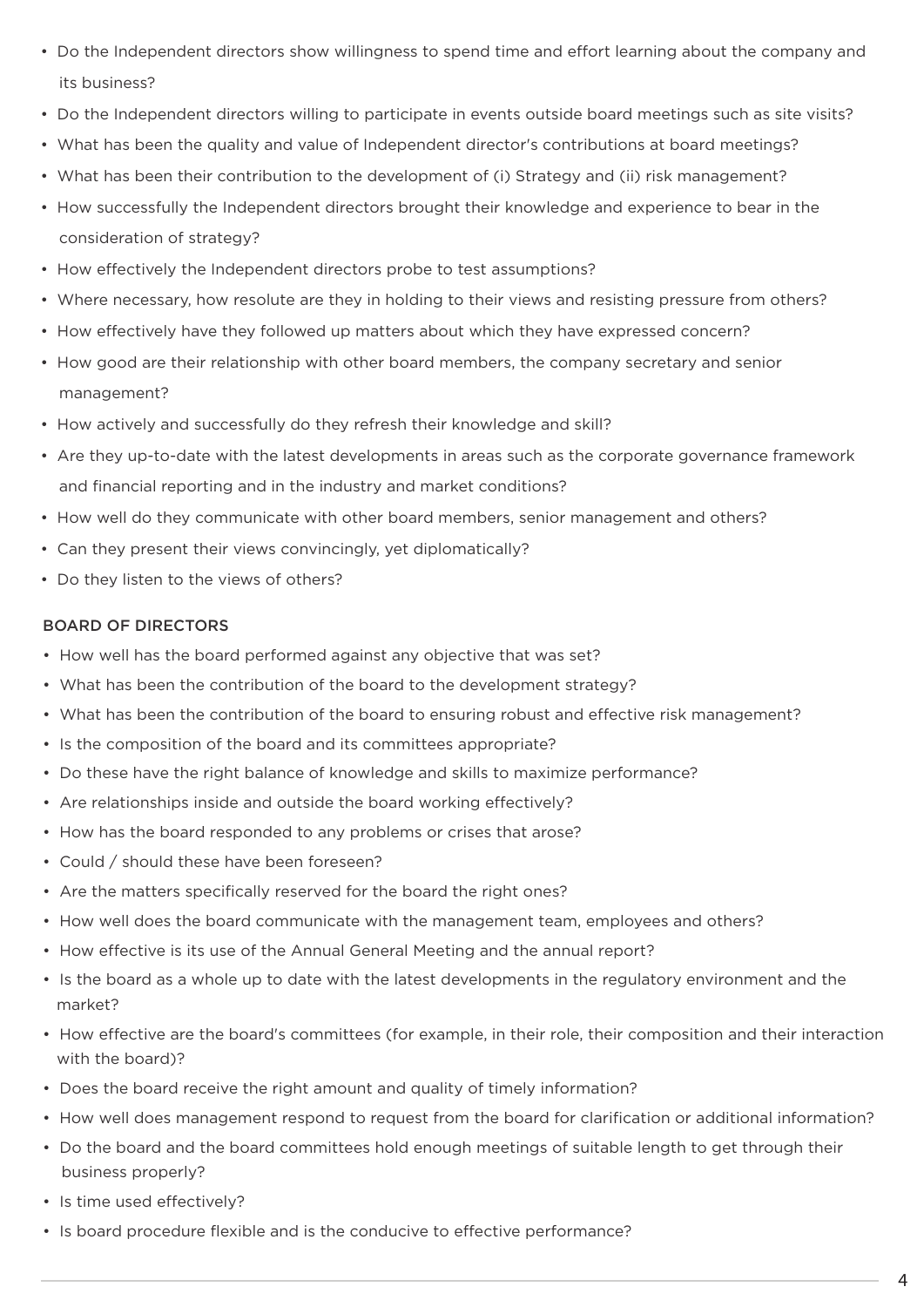#### EVALUATION OF PERFORMANCE

The performance evaluation of independent directors shall be done by the entire Board of Directors (excluding the director being evaluated).

The independent directors of the company shall hold at least one meeting in a year, without the attendance of non-independent directors and members of management. All the independent directors of the company shall strive to be present at such meeting.

## The independent directors in the meeting shall, inter-alia:

- review the performance of non-independent directors and the Board as a whole;
- review the performance of the Chairperson of the company, taking into account the views of executive directors and non-executive directors;
- assess the quality, quantity and timeliness of flow of information between the company management and the Board that is necessary for the Board to effectively and reasonably perform their duties.

#### DEVIATIONS FROM THIS POLICY

Deviations on elements of this policy in extraordinary circumstances, when deemed necessary in the interests of the Company, will be made if there are specific reasons to do so in an individual case.

#### REVIEW OF THIS POLICY

The Nomination Committee will review this Policy, as appropriate, to ensure the effectiveness of this Policy.

#### REMUNERATION POLICY

The Remuneration Policy of M/s. Sintercom India Limited (the "Company") is designed to attract, motivate and retain manpower in a competitive and international market. The policy reflects the Company's objectives for good corporate governance as well as sustained long-term value creation for shareholders.

The Remuneration Policy applies to the Company's senior management, including its Key Managerial Person and Board of Directors.

## Guiding principles

• The guiding principle is that the remuneration and the other terms of employment shall be competitive in order to ensure that the Company can attract and retain competent Executives.

 The remuneration policy for executives reflects the overriding remuneration philosophy and principles of the Company. When determining the remuneration policy and arrangements for Executive Directors/ KMP's, the

- Remuneration Committee considers pay and employment conditions with peers in the competitive market to ensure that pay structures are appropriately aligned and that levels of remuneration remain appropriate in this context.
- The Committee while designing the remuneration package considers the level and composition of remuneration to be reasonable and sufficient to attract, retain and motivate the person. The Remuneration Committee while considering a remuneration package must ensure a balance between fixed and incentive pay reflecting short and long-term performance objectives appropriate to the working of the company and its goals.
- The Committee considers that a successful remuneration policy must ensure that a significant part of the remuneration package is linked to the achievement of corporate performance targets.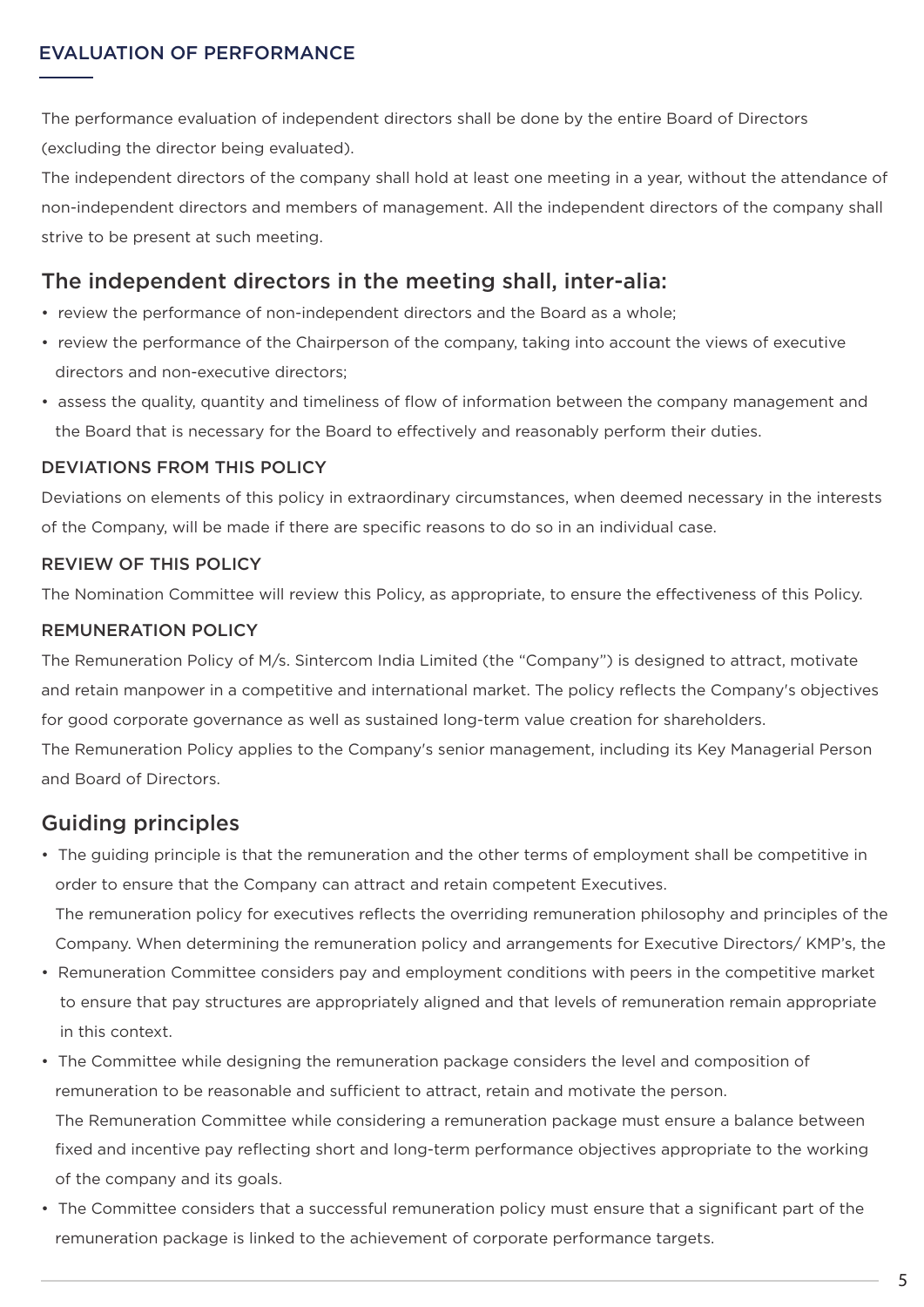#### REWARD PRINCIPLES AND OBJECTIVES

The Company's remuneration policy is guided by a common reward framework and set of principles and objectives as more fully and particularly envisaged under section 178 of the Companies Act 2013, interalia principles pertaining to determining qualifications, positives attributes, integrity and independence etc.

## Reward policies

Attract and retain: Remuneration packages are designed to attract high-calibre executives in a competitive global market and remunerate executives fairly. The remuneration shall be competitive and based on the individual responsibilities and performance.

Motivate and reward: Remuneration is designed to motivate delivery of key business strategies, create a strong performance-orientated environment and reward achievement of meaningful targets over the short- and long-term.

The principal terms of non-monetary benefits: The Executives will be entitled to customary non-monetary benefits such as company car and company health care, communication facilities etc. In addition, in individual cases company housing and other benefits may also be offered.

## Executive Remuneration - Board of Management

Executive remuneration is proposed by the Committee and subsequently approved by the Board of Directors. Executive remuneration is evaluated annually against performance and benchmarked with international companies, are similar to M/s. Sintercom India Limited. Benchmark information is obtained from internationally recognized compensation service consultancies. In determining packages of remuneration, the Committee may take the advice of the Chairman/ Managing Director of the Company.

Further, the Company while deciding the remuneration package of the senior management members takes into consideration the following items:

- (a) employment scenario
- (b) remuneration package of the industry and
- (c) remuneration package of the managerial talent of other industries.

The annual variable pay of senior managers is linked to the performance of the Company in general and their individual performance for the relevant year measured against specific Key Result Areas, which are aligned to the Company's objectives.

The Non-Executive Directors (NEDs) are paid Sitting Fees for attending the meetings, as per the resolution passed by the Board of Directors dated 29th November, 2017 . The details of the sitting fees paid to the NEDs are annexed hereunder:

| SR No | <b>Nature of Meeting</b> | <b>Sitting Fee (Amount in INR)</b> |
|-------|--------------------------|------------------------------------|
| Ί.    | Board Meeting            | 25,000 (Per Meeting per Director)  |
| 2.    | <b>Committee Meeting</b> | 25,000 (Per Meeting per Director)  |

The Company pays remuneration by way of salary, perquisites and allowances (fixed component) and commission (variable component) to Executive Chairman, Vice-Chairman & Managing Director and the Whole-Time Director. Salary is paid within the range approved by the Shareholders.